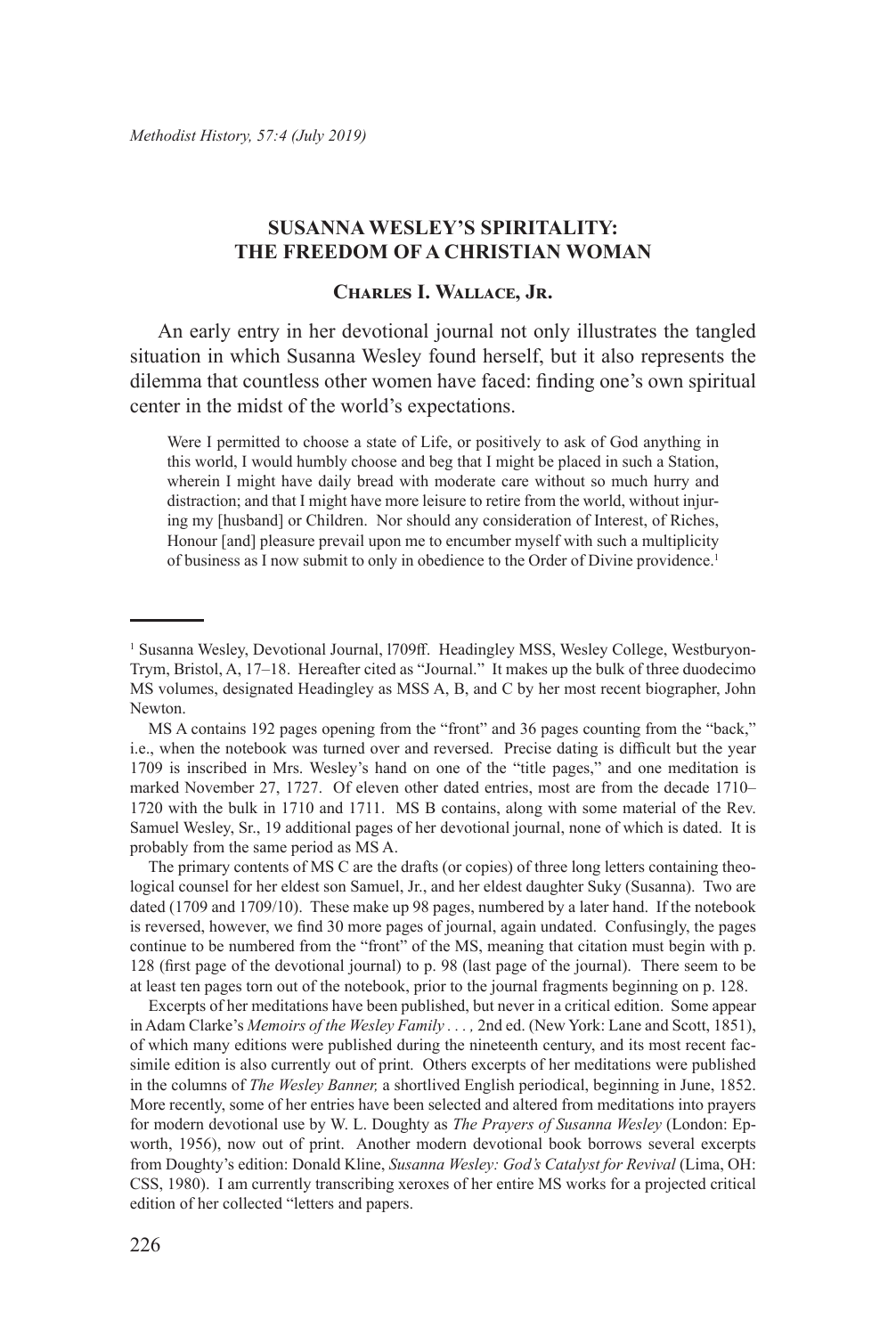This was the fond wish of a well-educated, strong-willed and able woman in her early forties. Susanna Wesley, however, was exceptional for her time: she had followed her clergy husband from her native London to his remote Lincolnshire parish, buried several times more children than most people have today, and was now in the process of rearing the nine still living—with one having already gone off to boarding school. The Rev. Samuel Wesley's bungling of worldly affairs added another burden to those she already bore, that of managing the household under tight financial constraints. Compounding this, the same failings that had briefly landed him in debtor's prison a decade earlier were responsible for the family's most recent disaster, namely, a fire—probably set by disgruntled parishioners—which totally destroyed the rectory and its contents, though mercifully sparing its inhabitants.

But Susanna Wesley had been born Susanna Annesley, daughter of a well-known Puritan divine, and had brought her early devotional training over with her when she converted from non-conformity to the Established Church. Thus, even in the midst of the conflicting claims of wife, mother, and *de facto* head of the household, she continued to pursue a contemplative vocation, the contours of which are visible to us in her devotional journal.<sup>2</sup>

To the extent that this tension is not unique, and simultaneously because she was such a remarkable and influential woman, Susanna Wesley's "inner history" may usefully serve as a case study in the history of women and religion, which is typically a neglected corner of research. As a recent commentator on women's spirituality has observed, we need to investigate "the extent to which women's religious experience indicates that a struggle for selfaffirmation, self-definition, and autonomous self-donation are intrinsic to their conversion and progress in holiness."3 While this approach could easily be applied to Susanna Wesley, it is probably best not to insist on any hard and fast definition of feminine (let alone feminist) spirituality.<sup>4</sup> In that spirit we shall seek to let Susanna Wesley speak for herself—as she was wont to do in her own lifetime—and let her story enrich and complicate our knowledge of women's spirituality.

Specifically, this paper will argue that Susanna Wesley, as seen from the evidence of her devotional journal, represents a kind of "missing link" in the history of women and western religion. She may be seen, on the one hand, as the somewhat tamed successor of Puritan prophetesses<sup>5</sup> and, on the other,

<sup>2</sup> An excellent and brief treatment of Susanna Wesley's life is Frank Baker, "Susanna Wesley: Puritan, Parent, Pastor, Protagonist, Pattern," in *Women in New Worlds: Historical Perspectives on the Wesleyan Tradition,* vol. 2, eds. Rosemary Skinner Keller, Louise Queen, and Hilah Thomas (Nashville: Abingdon, 1982), 112–131.

<sup>3</sup> Joann Conn, "Women's Spirituality: Restriction & Reconstruction,'' *Cross Currents* 30 (1980): 302.

<sup>4</sup> Mary Giles, "The Feminist Mystic" in *The Feminist Mystic and Other Essays on Women and Spirituality*, ed. Mary Giles (New York: Crossroad, 1982), 30.

<sup>5</sup> Keith Thomas, "Women and the Civil War Sects," *Past and Present* 13 (1958): 42–62. For a general assessment of women in this era, see Roger Thompson, *Women in Stuart England and America: A Comparative Study* (London and Boston: Routledge and Kegan Paul, 1974).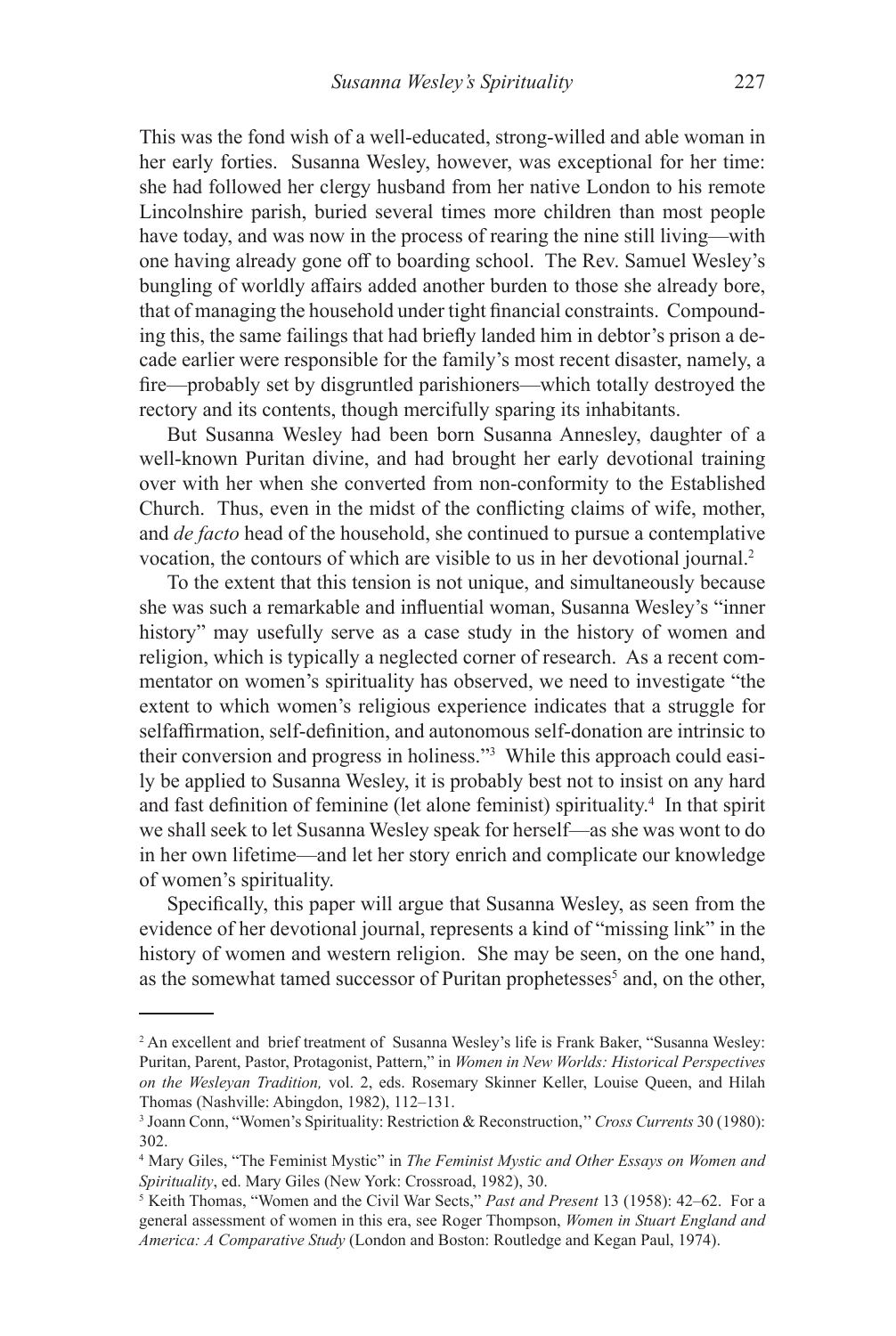as the hopeful predecessor of women freed by the eighteenth-century revival (and, paradoxically, by the ascendency of rationalism in the same century) for non-traditional roles.<sup>6</sup>

We will show that, even though the times were not right for the full development of a woman's talents in non-traditional roles, Susanna Wesley employed in her devotional life three very important "solvents" which could be used to work against the patriarchal biases then prevailing in English religion: she was a woman of conscience; a theological rationalist of sorts; and, if not an "enthusiast" in the eighteenth-century sense, she was at least a person who valued religious experience. While these qualities are not easily separated, either in Susanna Wesley's devotional life or in the larger religious scene of early eighteenth-century England, they may be isolated as clues to one woman's strength, as well as to the progress of women (before and since) in the three major traditions that converge in her: Puritanism, Anglicanism, and Methodism.

**I**

The Reformation saw the rise of conscience as arbiter of an individual's actions. Given the priesthood of *all* believers, this new locus of authority could not long be denied women, and eventually the female exercise of this faculty resulted in the erosion of biblically-based, long entrenched instances of patriarchy. Early on conscience might be employed in unexceptionable situations, as when the Independent Katherine Chidley questioned the authority of an unbelieving husband over a believing wife: "it is true he hath authority over her in bodily and civil respects, but not to be a lord over her conscience."7 But later in the growth of this process, we may observe instances of its use to a woman's advantage even over the assumed authority of a believing husband.

Susanna Wesley's background was Puritan, her father having been an eminent preacher on the subject of conscience.<sup>8</sup> Her own story provides striking examples of the liberating power of conscience. One such is the well-known political/religious quarrel that temporarily threatened the Wesleys' marriage. Susanna had nonjuring, Jacobite leanings and conscientiously refused to add her "Amen" in family prayers when her husband, more well-disposed toward the House of Orange, lifted up the name of King William for divine protection and blessing. Her position was supported by George Hicks, nonjuring Suffragan Bishop of Thetford, in whom she had confided. "Wherefore good Madam," he wrote, "stick to God and your conscience which are your best

<sup>6</sup> Earl Brown, "Women of the Word: Selected Leadership Roles of Women in Mr. Wesley's Methodism," in *Women in New Worlds . . .* , vol. 1, eds. Hilah Thomas and Rosemary Skinner Keller (Nashville: Abingdon, 1981 ), 69–87; Leslie F. Church, *More about the Early Methodist People* (London: Epworth, 1949), 136–176.

<sup>7</sup> Chidley, quoted in Thomas, 52.

<sup>8</sup> John Newton, *Susanna Wesley and the Puritan Tradition in Methodism* (London: Epworth, 1968), 32–33, 36, 40, 135.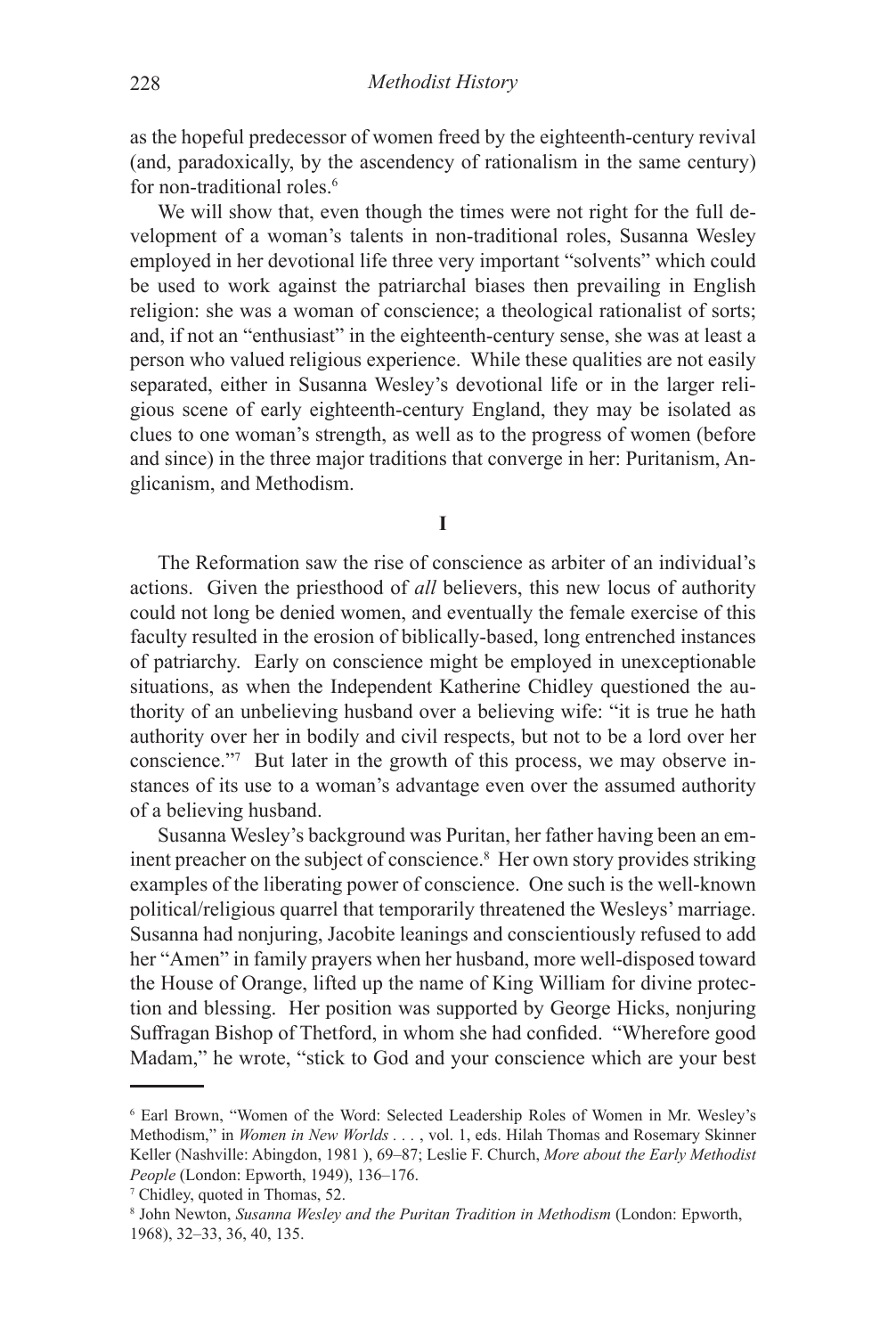friends, whatever you may suffer for adhering to them."<sup>9</sup>

Just as dramatic was the occasion of her resistance to her husband's wishes in the matter of holding open prayer services in the rectory kitchen during his absence on church business in London. In response to his disapproving letter home, she justified her irregular behavior in a letter of her own, closing with a sentence that seems to acquiesce, yet powerfully stands its ground:

If you do, after all, think fit to dissolve this assembly, do not tell me that you desire me to do it, for that will not satisfy my conscience; but send me your positive command, in such full and express terms as may absolve me from all guilt and punishment, for neglecting this opportunity of doing good, when you and I shall appear before the great and awful tribunal of our Lord Jesus Christ.<sup>10</sup>

Conscience (and the conscientious performance of religious duty) may result in dramatic non-traditional action on the part of women like Susanna Wesley, but not before it has been tended and nurtured in the interior life. Evidence of such a dynamic abounds in Susanna Wesley's devotional journal.

She is frequently preoccupied with "separating from the world" in order to hear what God has to say to her. "That still small Voice," she comments, "is not heard amidst the Thunder and noise of tumultuous passions." As a way of ensuring the attention thus required, she instructs herself to

Keep the mind in a temper for recollection, and often in the day call it in from outward objects, lest it wander into forbidden paths. Make an Examin[ation] of your Cons[cience] at least 3 times a day, and omit no opportunity of retirement from the world.<sup>11</sup>

Here is the very pattern and structure of her devotional life, a thrice daily period of meditation and reflection, traceable to similar devotional practices of her father, among other Puritans.12 The motivation is the regular confrontation with her conscience; the result is a more disciplined spirituality for an otherwise overly busy woman and, happily for us, the creation of a written record of her inner journey.

She was similarly conscientious in the setting up of rules and the taking of vows, the keeping of which could be monitored in her periods of reflection. On one occasion her exasperation at not practicing the rules she had laid down for herself caused her to exclaim, "be more careful for the future not to be guilty in this matter lest by sinning against the Checks of Conscience you provoke the holy Spirit to forsake you."13 Though in this instance the infraction came under the heading of "trifling temper in matters

<sup>9</sup> Robert Walmsley, "John Wesley's Parents: Quarrel and Reconciliation," *Proceedings of the Wesley Historical Society* 29 (1953): 55. Samuel Wesley's famous response, as reported by son John, was, "If that be the case you and I must part: for if we have two kings, we must have two beds" (Walmsley, 50).

<sup>10</sup> George Stevenson, *Memorials of the Wesley Family* (London and New York: Partridge, and Nelson and Phillips, 1876), 197.

<sup>11</sup> Susanna Wesley, Journal, A, 30–31.

 $12$  Newton, 136.

<sup>13</sup> Susanna Wesley, Journal, A, 42.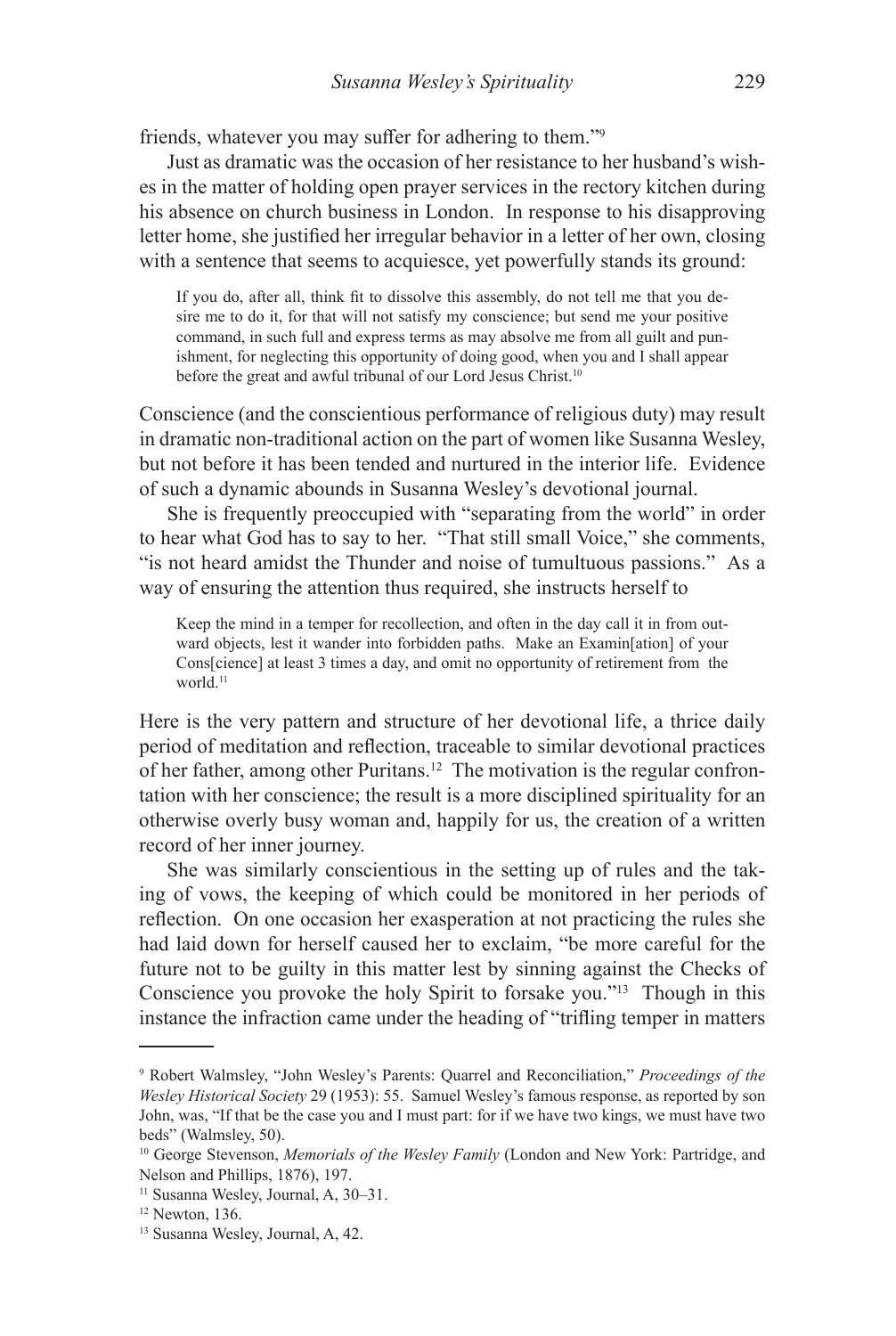of Eternal moment," a general accusation that haunted her again and again, there are also journal entries that deal with particular issues.

One concerns the vow she took *circa* 1705 never to "drink above two Glasses of any strong Liquor at one time." Writing later, she implies an infraction not so much of the letter as of the spirit, and wonders if perhaps she should even permit herself the two glass minimum.<sup>14</sup> Still later, however, there appears a positive evaluation of her progress in this regard: she has never broken the vow (even though "your Husband absolved you from [it] as soon as he heard of it"!) and has gone so far as to let her resolution be known to her acquaintances to help "prevent temptation."15

The perennial financial embarrassment of the rectory pushed her to make another vow, this one a paraphrase of one made by the patriarch(!) Jacob in Genesis 28:20–22. As she recalled it in October of 1715:

if God would in very deed give you Food to Eat, and Raiment to put on without exposing you to the Temptation of Anxious Care, or reducing you to the necessity of Borrowing for the necessaries of Life, that then the Lord should be your God.16

This was one way she could objectify and conscientiously deal with the anxieties that circumstances were putting on her. The vow gave her a clearcut devotional responsibility in exchange for the vague and uncontrollable fears that had been surrounding her. Her own examination indicates that she lived up to her side of the bargain, though not without feelings of perplexity and sadness from time to time.

Interestingly enough, similar difficulties and a keen sense of her shortcomings pressed her to make a similar vow some twelve years later. In this instance she promised a "universal Reformation" in return for divine deliverance from temporal problems. Consequently, she proposed that

If it will please God indeed to bless me, and deliver me from these D[ebts] . . . , if He will vouchsafe to give me Food to eat and Raiment to put on without debt, without this extreme Distress—then will I offer up myself absolutely, entirely, to Jesus Christ . . . to be instructed by His Spirit, Strengthened and directed by Him, to amend in each particular Failing  $\ldots$ .<sup>17</sup>

In addition to giving us glimpses of her conscience at work, the journal also provides us with an extended theoretical discussion of the subject. In a late (1727?) meditation she is responding positively to William Beveridge's sermon, "A Conscience Void of Offence." Beveridge (1637–1708), Bishop of St. Asaph at the end of his life, was a High Churchman with both Calvinist and nonjuring sympathies. Paraphrasing him approvingly, she maintains that all people have a sense of right and wrong, which tells them (if they only listen) what they should or should not do, and, after the fact, either sets the individual's mind at rest or profoundly disturbs it. But conscience

<sup>14</sup> Ibid., 45.

<sup>15</sup> Ibid., 108.

<sup>16</sup> Ibid., 147.

<sup>&</sup>lt;sup>17</sup> Ibid., 22 (reverse pagination).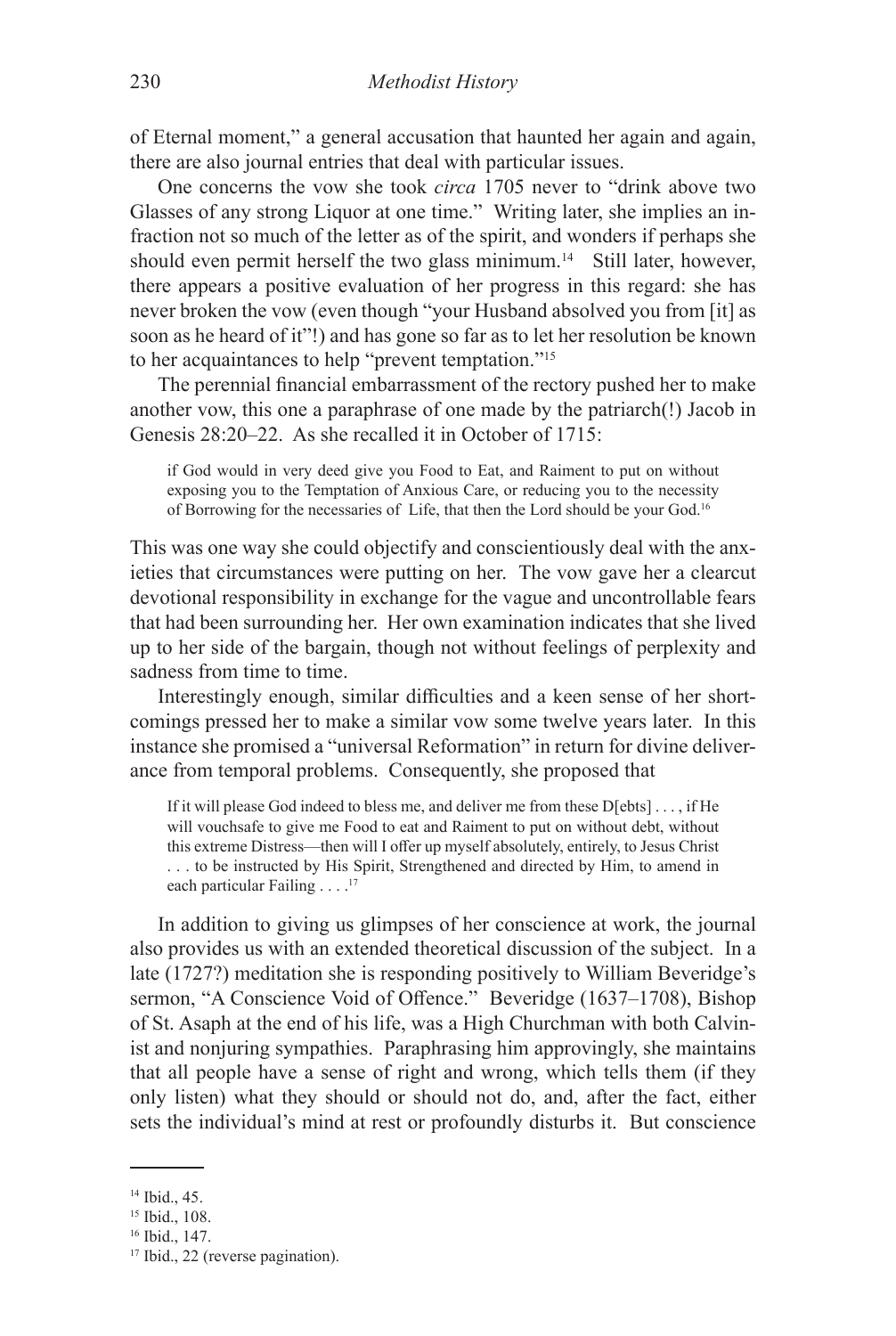is no small, individual matter: it has divine origin and therefore carries considerable authority, the kind of authority Susanna Wesley would easily use in contravening the traditional authority of husband or church. Referring to Romans 2:14–15, she claims, "This general sense of Good and Evil is implanted by God in the nature of all men." The point is driven home etymologically:

we may observe the reason why it is called Conscience, and not simply Science because it is the same Science or sense of things in a lower degree with which God himself hath in an higher; and therefore it doth not simply bear Witness, but as the Original Word signifies, it [?] bears Witness with another, even with God, whether the thing be good or evil.<sup>18</sup>

To be sure, the cultivation of conscience in one's periods of meditation and self-examination might lead to an overly scrupulous ultimately self-defeating approach to life, a negative possibility that Susanna Wesley deals with on a couple of occasions.<sup>19</sup>

In the main, however, her conscience, so carefully developed in times of reflection, became a great source and motivation of non-traditional action. Thus, her defense of the stand she took against her husband's prayer for the king may illustrate a key positive feature of her spirituality:

I value neither reputation, friends, or anything in comparison of the single satisfaction, of preserving a conscience void of offence towards God and man; and how I can do that if I mock almighty God, by begging pardon for what I think no sin, is past my discerning.<sup>20</sup>

### **II**

In his *Essay upon Projects*, Daniel Defoe, a member of Samuel Annesley's London congregation, argued for the education of women. He wrote, "I have often thought of it as one of the most barbarous customs in the world, considering us a civilized and a Christian Country, that we deny advantages of learning to women."<sup>21</sup> In that spirit young Susanna Annesley had been given every advantage—every advantage, that is, short of the formal classical training that a young gentleman might have expected. Though educated at home, she had access to a large library of English divinity (Anglican and Catholic as well as the more heavily represented Puritan variety) in her father's study.

Moreover, he did not hold her back when her early scholarship resulted in a decision to leave Presbyterianism and join the Church of England, the communion that had ejected Annesley as a nonconformist years before. Reason, no less than conscience, was highly enough valued in the Annesley household that a young (twelve-year-old!) woman might be permitted

<sup>&</sup>lt;sup>18</sup> Ibid., 32 (reverse pagination).

<sup>19</sup> Ibid., 50, 24 (reverse pagination).

<sup>20</sup> Walmsley, 52.

<sup>21</sup> Dafoe, quoted in Sheila Rowbotham, *Hidden from History: Rediscovering Women in History from the 17<sup>th</sup> Century to the Present* (New York: Random, 1974), 14.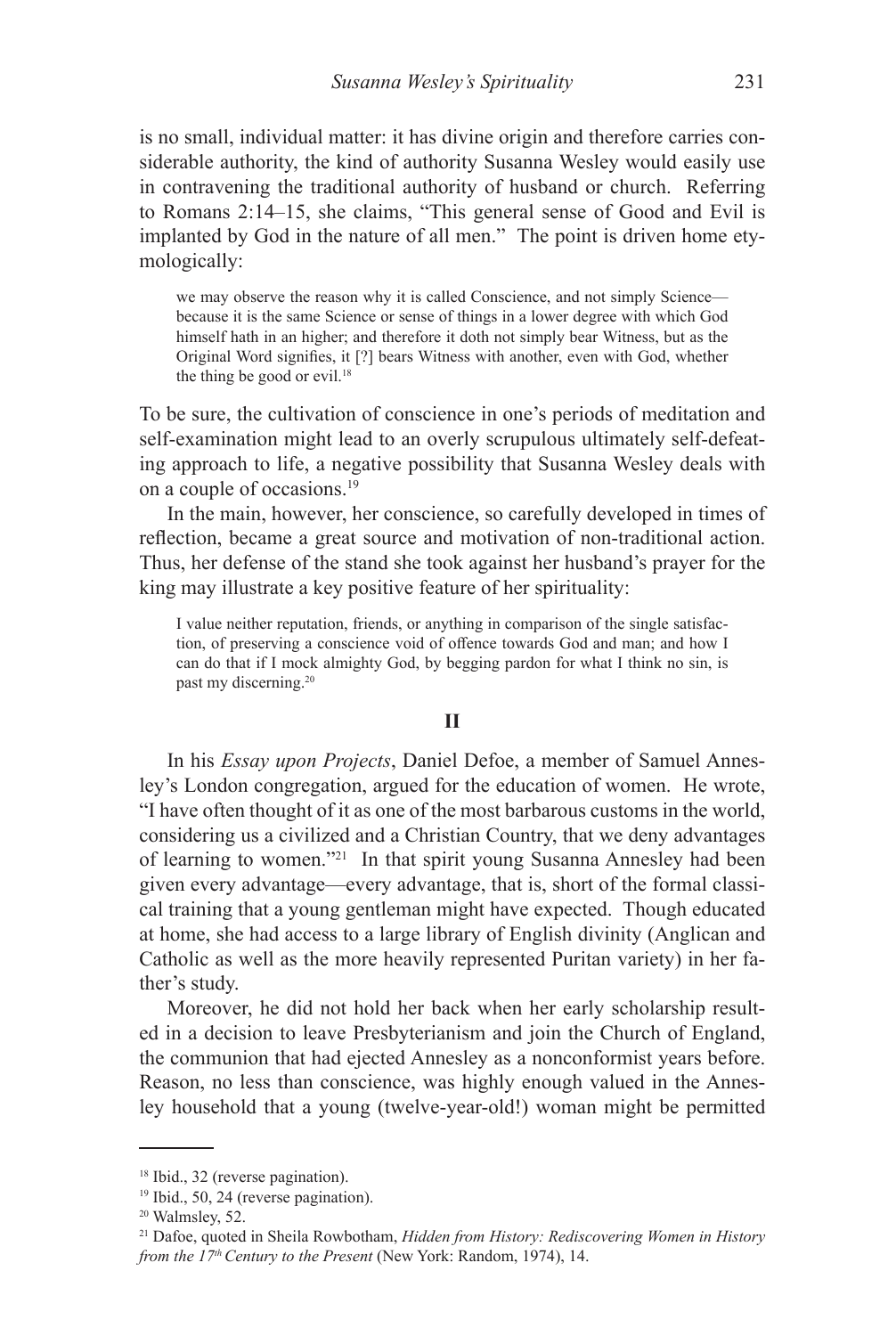to follow where it led, even beyond the bounds of the family's dearly-held religious traditions.

Brought up in such an atmosphere, Susanna Wesley would make sure that her daughters, as well as her sons, were educated. So while Samuel, John, and Charles received their earliest instruction from her, she was the *sole* teacher of the seven Wesley girls. In the well-known letter to her son John on the subject of child-raising, she describes her pedagogical method and comments on one of her rules, "That no girl be taught to work till she can read very well":

This rule also is much to be observed; for the putting children to learn sewing before they can read perfectly, is the very reason, why so few women can read fit to be heard, and never to be well understood.<sup>22</sup>

As for the boys, though they went on to the best preparatory schools and to Oxford, they still regarded their mother as their theological mentor. The letters exchanged between Susanna and son John, for example, reveal his eagerness continually to seek out and attend to her wise counsel, even when it contradicted his own ideas.

The "Age of Reason" was obviously having its effects, limited enough at the time, in freeing women from some of the stereotypical roles reserved to them. In Susanna Wesley's case we may see one woman who was able to think for herself, and on that basis occasionally act in more independent ways than many of her contemporaries. Some of these same intellectual currents were also at work liberalizing accepted religious ideas, and even her devotional life was not immune from this rationalism. In fact, theology (practical rather than speculative) was her major intellectual preoccupation. It dominates the writing she has left: the treatises she wrote for the education of her teen-aged daughters and her letters as well as her devotional journal. We should not expect to find Deism or some other sort of full-blown theological rationalism there; her intellectual quest did not lead her that far from the solid Protestant orthodoxy of her upbringing. Note, however, that she did for a time as a young woman question some of Christianity's assumptions; and she might even have followed some of the age's more daring intellectuals into Unitarianism had it not been for the theological conversation of another lapsed, dissenting, but thoroughly orthodox Christian, that is, her soon-to-be husband, Samuel Wesley.<sup>23</sup>

If Susanna Annesley did not succumb to the "Socinian heresy," nor to the typical rationalist critique of Christ's resurrection and the gospel miracles, she did not remain entirely immune to the appeal of a reasoned faith as it was then being presented by theologians and philosophers. As the mature Susanna Wesley, she often employed the categories and assumptions of the age in her devotions. There they helped shape her piety and helped give her

<sup>22</sup> John Wesley, *The Works of the Rev. John Wesley, A.M..* ed. Thomas Jackson (London: John Mason, 1829), vol. l:393.

<sup>&</sup>lt;sup>23</sup> Newton, 66, 156.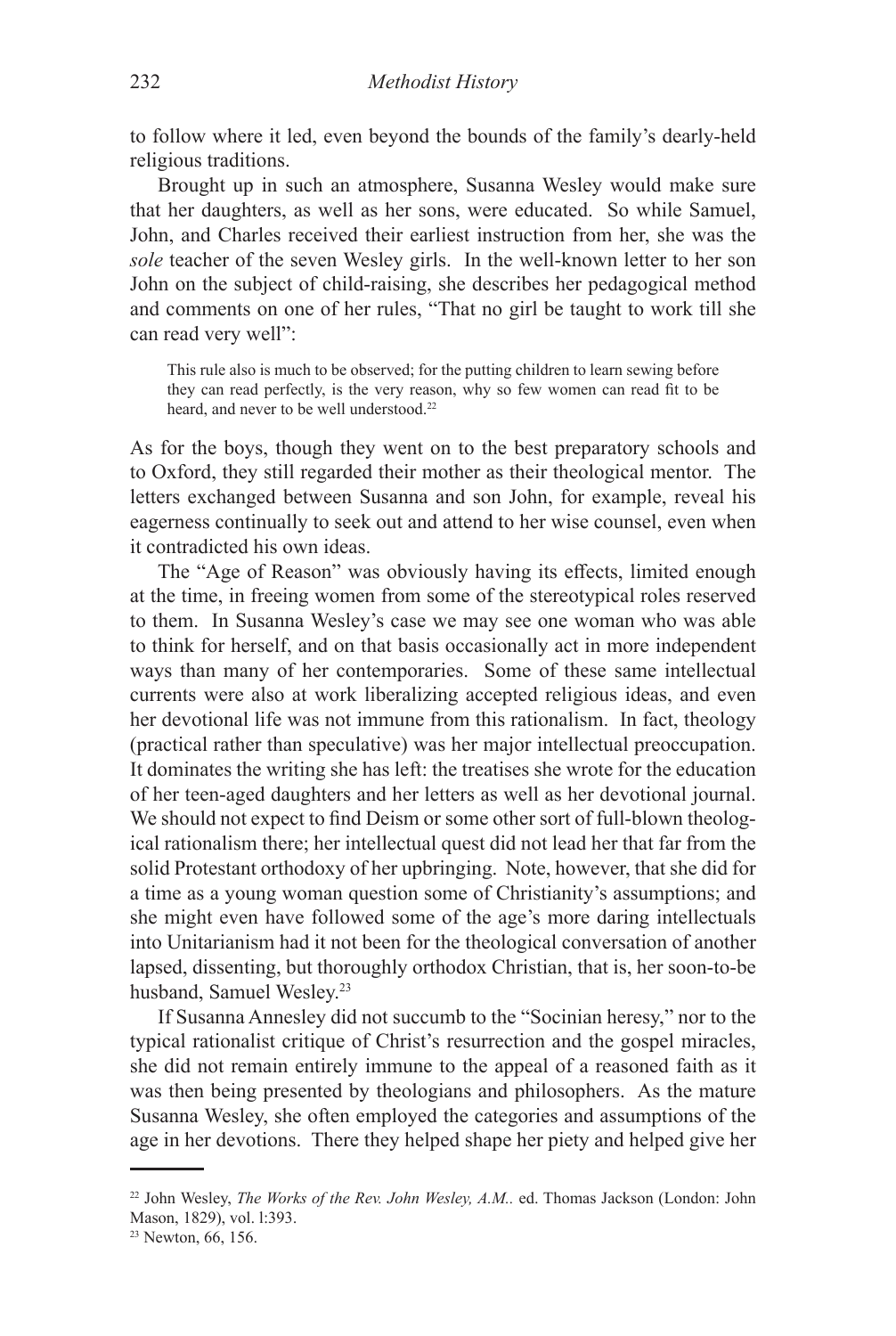the independence of judgment that would ensure a cogent defense of her sometimes "irregular" activities. Reason would never supplant revelation in religious discourse, but as a gift of God it must be properly employed, not despised.

In a set of entries in May, 1711, we find her glorifying God for the gift of reason and even equating what it teaches with that revealed in scripture:

Glory be to Thee, O Lord, for thy infinite Wisdom in giving to Rational Free Agents a Law Suitable to their natures, and tending to their happiness! The whole Substance matter of the Law of Reason is briefly summed up in those two comprehensive Duties, the Love of God and the Love of Man, and upon these two hang all the Law and the Prophets.<sup>24</sup>

Then she applies the insight to her own situation, particularly to her call as educator of her children. She examines her need as teacher, to 'practice what she preaches,' especially to "take care of your Affections, that they may keep pace with and be agreeable to your convictions of the great truths of natural and Revealed Religion." Further reflection leads her to admit, however, that at the very core of her personality, at the center of what we might call her "identity," is this gift of reason: "Preserve the Dignity of your Nature," she concludes. "Reverence yourself and do nothing unworthy the Reason God has given you."<sup>25</sup>

In her devotional journal Susanna Wesley is not very careful in naming those thinkers with whom she is in dialogue during her periods of meditation. Nor would we expect her to be. At the same time, however, one does not need to read through very many pages to discover the identifiable intellectual influences. There are, for instance, references to the historian Maimbourg, the French philosophers Pascal and Malebranche, various Anglican theologians (William Beyeridge, Edward Stillingfleet, George Rust, George Bull), as well as to Plato, Aristotle and Seneca.<sup>26</sup> In some cases the references are fleeting, and quotation does not always mean approval. She frequently 'begs to differ.'27

Among these luminaries one star that shone brightly in the intellectual universe of the early eighteenth century is rather extensively represented, more so than one would expect in a devotional journal. G. R. Cragg describes that star, John Locke, as the one who fashioned "that picture of the mental world which became a commonplace in the eighteenth century."28 It was his insistence upon, and explanation of, the role of reason that gave religious thought "the self-possessed assurance" which typified the eighteenth

<sup>24</sup> Susanna Wesley, Journal, A, 68.

<sup>25</sup> Ibid., 68–69.

<sup>26</sup> Newton, 138.

<sup>&</sup>lt;sup>27</sup> Other cryptic references remain to be identified, e.g., such abbreviations as Lord K., Dr. L. C., Lu.

<sup>28</sup> G. R. Cragg, *From Puritanism to the Age of Reason* (Cambridge: Cambridge UP, 1966), 114.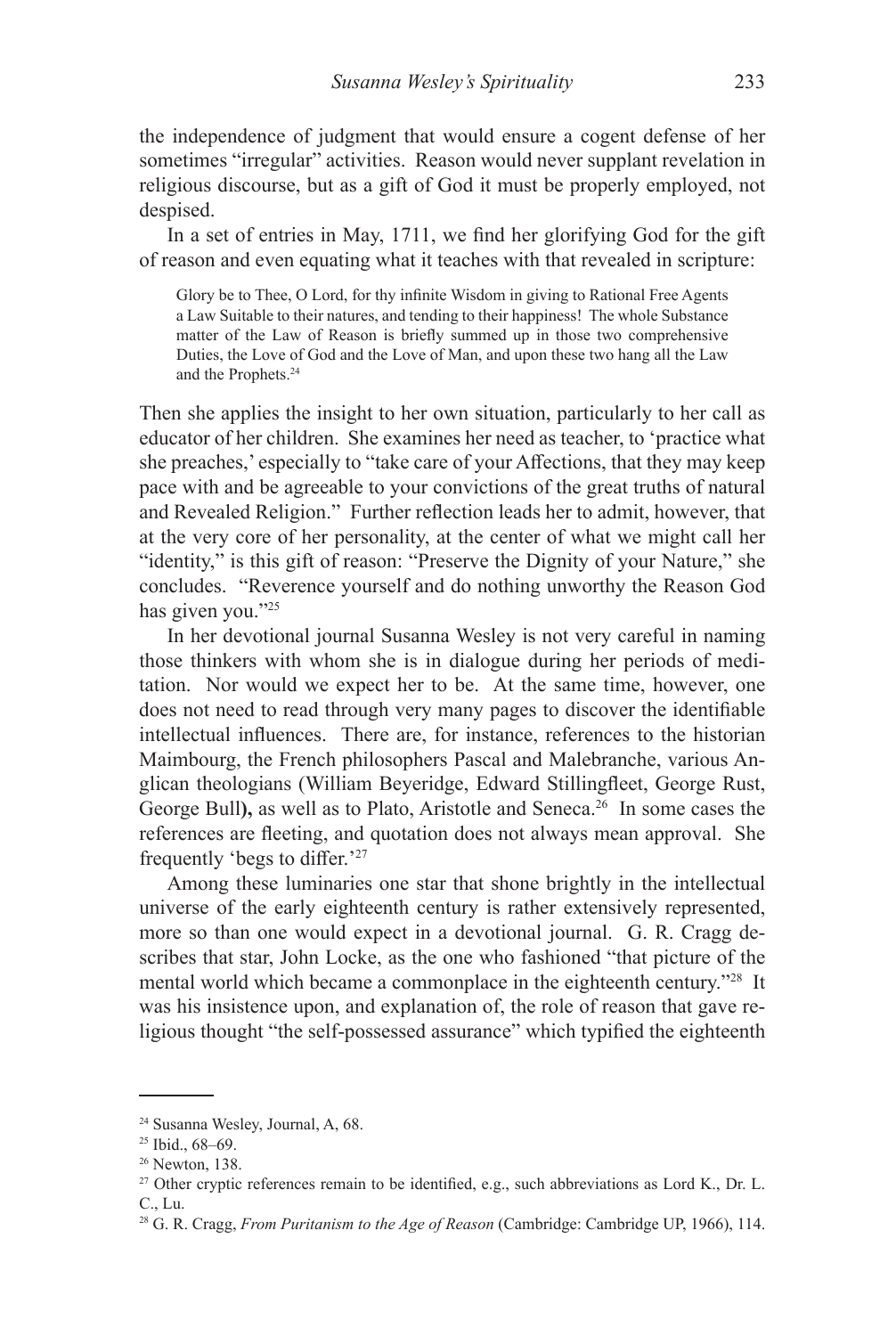century.29 Susanna Wesley never refers directly to his treatise, *The Reasonableness of Christianity,* but that might easily describe the spirit of many of her meditations.

She did deal directly in her journal with the more general *Essay Concerning Human Understanding,* a book which, as Frederick Dreyer has recently reminded us, exerted an immense influence on John Wesley.30 At the beginning of one such discussion, she asks the practical question, "Of what use?" She is not only concerned to justify her reading of a rationalist, but also to indicate the role his approach might have for her devotional life. The short answer is that Locke's epistemology can be very helpful to the Christian.

So [she contends] if we know by what way we receive our Ideas, though it may not always be in our power to prevent their entrance, especially in the case of Simple Ideas, yet we may be able to observe and distinguish them, and apply them to their proper use.

More to the point,

. . . if any of these Ideas are sinful and we would prevent the mischief they would do, we must particularly guard those Senses of the Body by which they enter or Passions in the mind that they are wont to affect.<sup>31</sup>

Puritan conscience here has no problem harnessing even the latest rationalist philosophy.

In the wider theological arena, as well, Susanna Wesley could agree with the spirit and substance of Locke's empiricism. Following his lead, she finds it is unnecessary to base religion on "innate principles." There is no need to speculate as to whether the idea of God is inborn in the hum an soul, since "God hath given to the whole Humane Species Sense, Perception, and Reason. And the Being and Perfections of God are so clearly manifested in all the visible Creation that a small advertence will easily induce any Creature so qualifyed [*sic*] to believe there is a God."32 In another entry she agrees with Locke's principle that divine revelation must not contradict reason: "There is nothing more true than that we ought to believe whatever truth God hath revealed upon his Authority, but then the truth of the Revelation must be proved either by Sense or reason, or both."33 Nevertheless, she was even more aware than Locke of the areas in which reason must yield to revelation if the truth is to be apprehended. "Submit your Reason," she says, after praising God for speculative insights she has made into the divine nature, "so far to your Faith as not to doubt or scruple those points of Faith which are

<sup>29</sup> Ibid., 121. For additional useful background see Frederick Coppleston's *A History of Philosophy: Volume 5, Modern Philosophy: The British Philosophers, Part I , Hobbes to Paley* (Garden City: Doubleday, 1964).

<sup>30</sup> Frederick Dreyer, "Faith and Experience in the Thought of John Wesley," *American Historical Review*, 88 (February, 1983): 12–30.

<sup>31</sup> Susanna Wesley, Journal, A, 67.

<sup>32</sup> Ibid., 18 (reverse pagination ).

<sup>33</sup> Ibid., 110.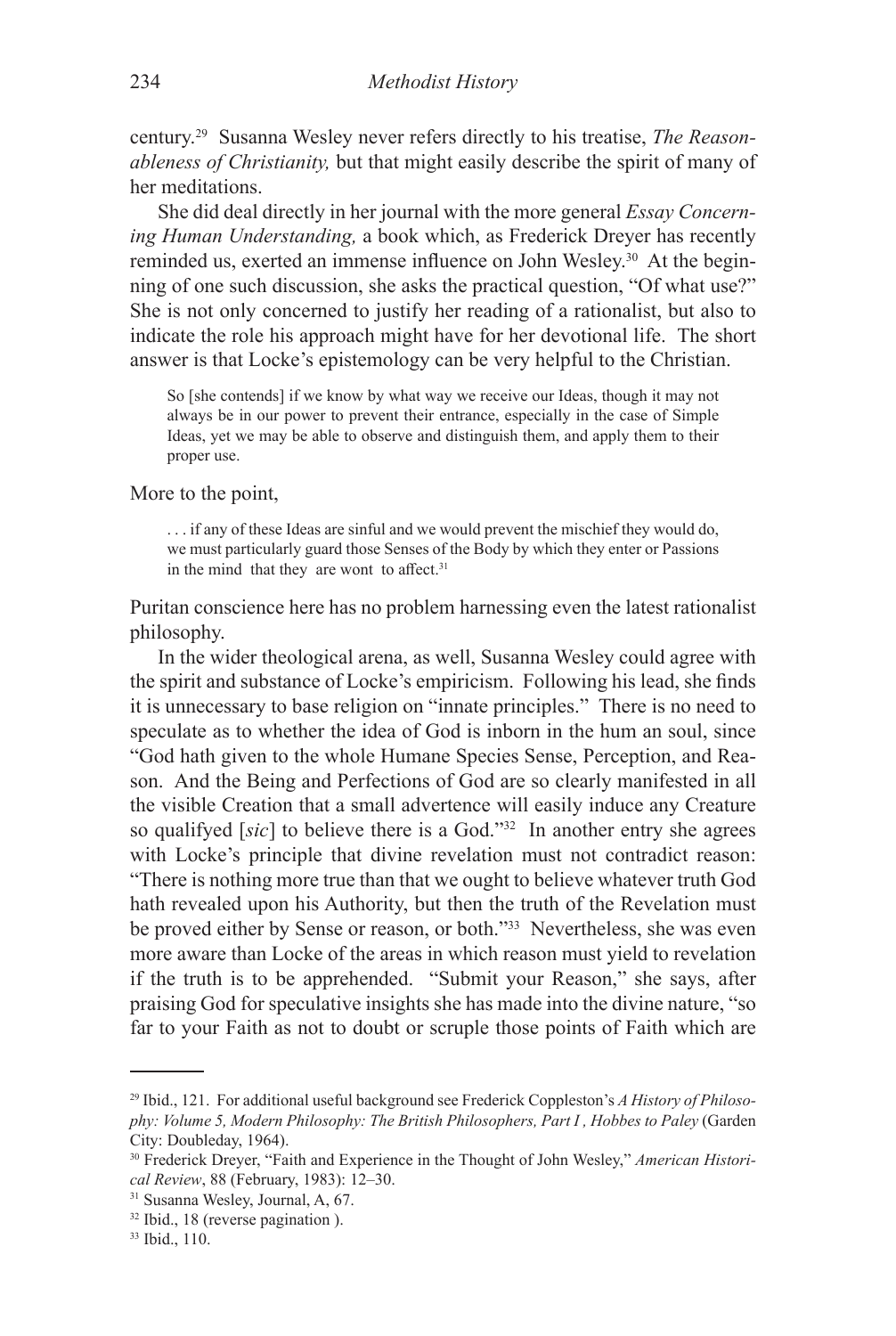mysterious to us through the weakness of our Understanding, and Adore the Mystery you cannot comprehend."34

Reason does not finally displace revelation for Susanna Wesley. But reasonableness, understanding, instruction, the importance of the rational mind—all the many components that made up "the Age of Reason"—were deeply engrained in her personality and conspicuous even in her private meditations. A recent study on the ''Early Liberal Roots of Feminism" concludes that "Locke was a part of a shifting collective consciousness which made the sexual revolution a possibility," anticipating some of the thoughts of John Stuart Mill and others a century later.<sup>35</sup> With Susanna Wesley's ministerial tendencies in mind, it is certainly intriguing to discover that Locke once praised and encouraged a woman preacher in her work.36 The wide-ranging inclusion of intellectual concerns in her life and devotion argues that the mistress of the Epworth rectory received similar, if indirect, encouragement from Locke and from the other voices of reason then available to her.

#### **III**

One of the defining tensions of the eighteenth-century religious scene the seemingly contrary pull of reason and experience—is neatly illustrated in Susanna Wesley's spirituality. That she is consciously aware of the necessary balance can be seen from an epigrammatic entry in her journal:

Reason and Experience determine our persuasion—Experience without Reason may seem the Delusion of Fancy—Reason without Experience proves oftentime ineffectual, but when they meet together they give a man all the Satisfaction he can desire . . . .<sup>37</sup>

What was a daughter of the Puritans (and of the Enlightenment) doing casting even a sidelong glance at religious experience? An appreciation of the religious affections is not, as it might first seem, out of step with the times. After all, Locke had more than a little to say about how our ideas come from experience and sensation, providing an epistemological basis for John Wesley's religion of the heart some years later.<sup>38</sup> And, Gordon Rupp's point is well taken: there developed a full-blown "devotion of rapture" among English Puritans, one "embedded in an often complex rationalism."39 Keith Thomas makes an additional link in his study of women in the radical Puritan sects. Whether or not women were (are?) more susceptible to religious en-

<sup>34</sup> Ibid., 61; cf. Cragg, 123.

<sup>&</sup>lt;sup>35</sup> Melissa Butler, "Early Liberal Roots of Feminism: John Locke and the Attack on Patriarchy," *American Political Science Review* 72 (1978): 35–50, 149.

<sup>36</sup> Ibid., 150. Cf. Dr. Johnson's famous epigram (quoted in Butler), his response to a similar situation years later: "Sir, a woman's preaching is like a dog's walking on his hindlegs. It is not done well, but you are surprised to find it done at all."

<sup>37</sup> Susanna Wesley, Journal, B, 102.

<sup>38</sup> Dreyer, 29–30.

<sup>39</sup> Gordon Rupp, "A Devotion of Rapture in English Puritanism," in *Reformation, Conformity and Dissent: Essays in honour of Geoffrey Nuttall*, ed. R. Knox (London: Epworth, 1977), 119.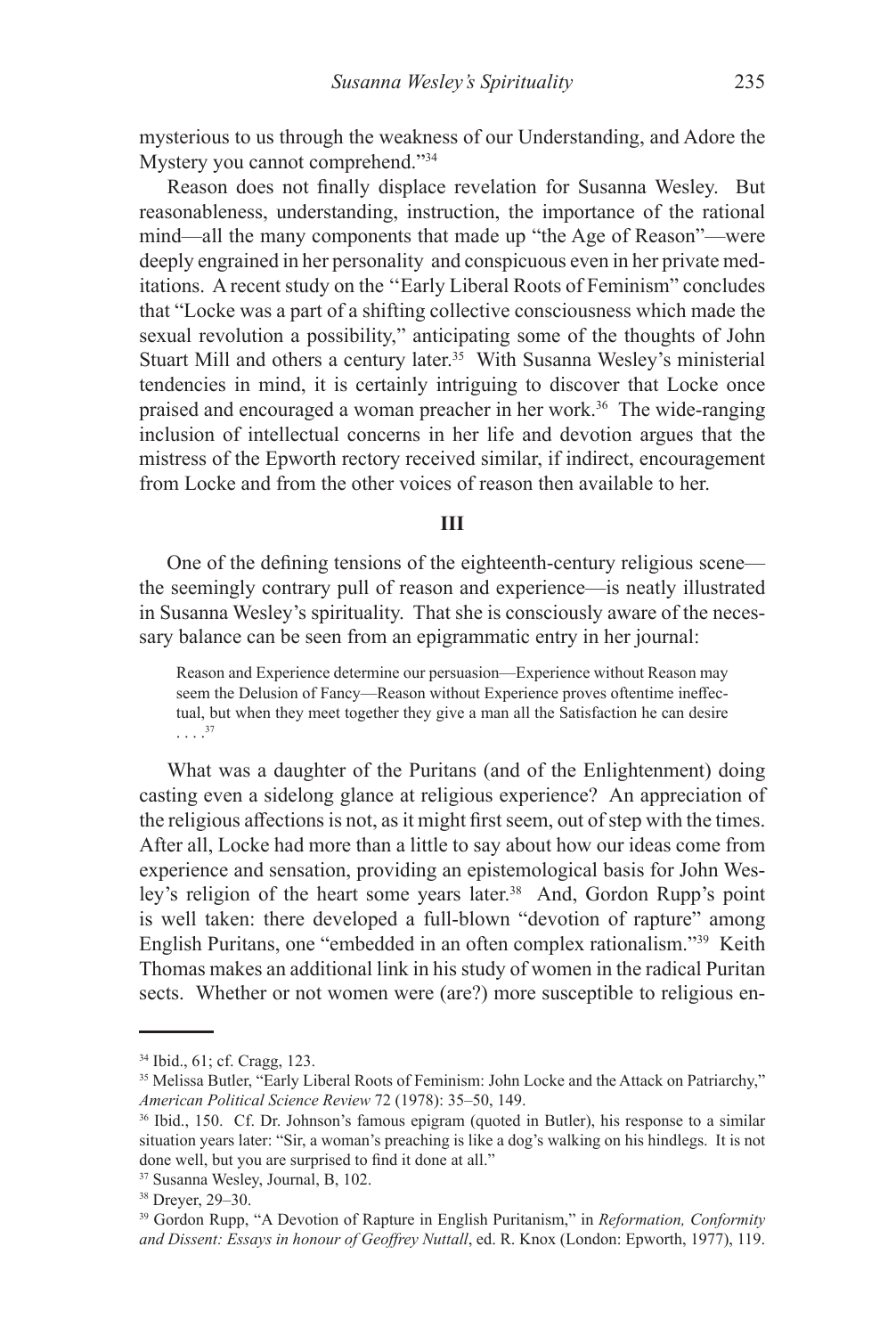thusiasm, they certainly took full advantage of its authority, participating in church government as well as prophesying and preaching. Any group which reverenced the Holy Spirit's unpredictable power, must necessarily (like the Quakers) allow that Spirit to speak through women. Concludes Thomas, "Under the outpourings of even its most extravagant female adherents we can, I think, detect, albeit in exaggerated form, the claims of women to be heard in their own right."<sup>40</sup>

Susanna Wesley, of course, grew up in the more conservative Presbyterian wing of Puritanism. But there were strong devotional resources available in that tradition (not least among them her father's friend Richard Baxter), as well as in the Anglicanism she joined as a young woman, resources that she obviously employed in her own contemplative life. If, as Rupp claims, "this religion of the heart seems to have disappeared [in the 1660s] like an underground stream to emerge in the Evangelical Revival," one of the more important subterranean currents m ay be discovered in Susanna Wesley's devotional journal.<sup>41</sup>

Some thirty years after leaving her father's nonconformity and nearly thirty years before the outbreak of revival led by her two famous sons, she filled that journal with examples of heart-felt religion. The *manner* of these entries gives them away as much as their matter. Interjections of "Glory!" often punctuate her meditations; exclamation points abound. "Glory be to Thee, O Lord" and "Amen, Lord Jesus!" are not unusual expressions of her thanks or praise."42 Similar rhapsodies typify her considerations of the divine majesty:

You do not speak magnificently, nor worthily of him who is the high and Lofty One, that inhabits Eternity! . . . Holiness is his Essence. 'Tis the Eternal infinite Rectitude of his Nature! causing him to Act always suitably to the transcendent Excellence and Dignity of his own Perfections! . . . He is power! Wisdom! Justice! Goodness! Truth!<sup>43</sup>

Meditation on the atonement also obviously moves her to depths and heights of feeling: "The consideration of Christ Crucified, as it affords matter of the deepest, most piercing Grief, so likewise doth it give occasion for the most sublime, and perfect Joy, even to Exultation, and Ecstasy!"<sup>44</sup>

Reflection on particular blessings might excite a similar outpouring of emotion. For instance, a meditation on divine help in performing her various domestic duties, is bracketed by "Praise God, my Soul, and all that is with in me bless his Holy Name!" at the beginning and "Glory be to Thee, O Lord" at its close. Or again, a meditation on the Sabbath fires her deep sense of

<sup>40</sup> Thomas, 48. Women also figure interestingly in Hillel Schwartz's excellent study *The French Prophets: The History of a Millenarian Group in Eighteenth-Century England (Berkeley, Los* Angeles, and London: U California P, 1980).

<sup>41</sup> Rupp, 129.

<sup>42</sup> Susanna Wesley, Journal, A, 7, 55.

<sup>43</sup> Ibid., 56.

<sup>44</sup> Ibid., 91.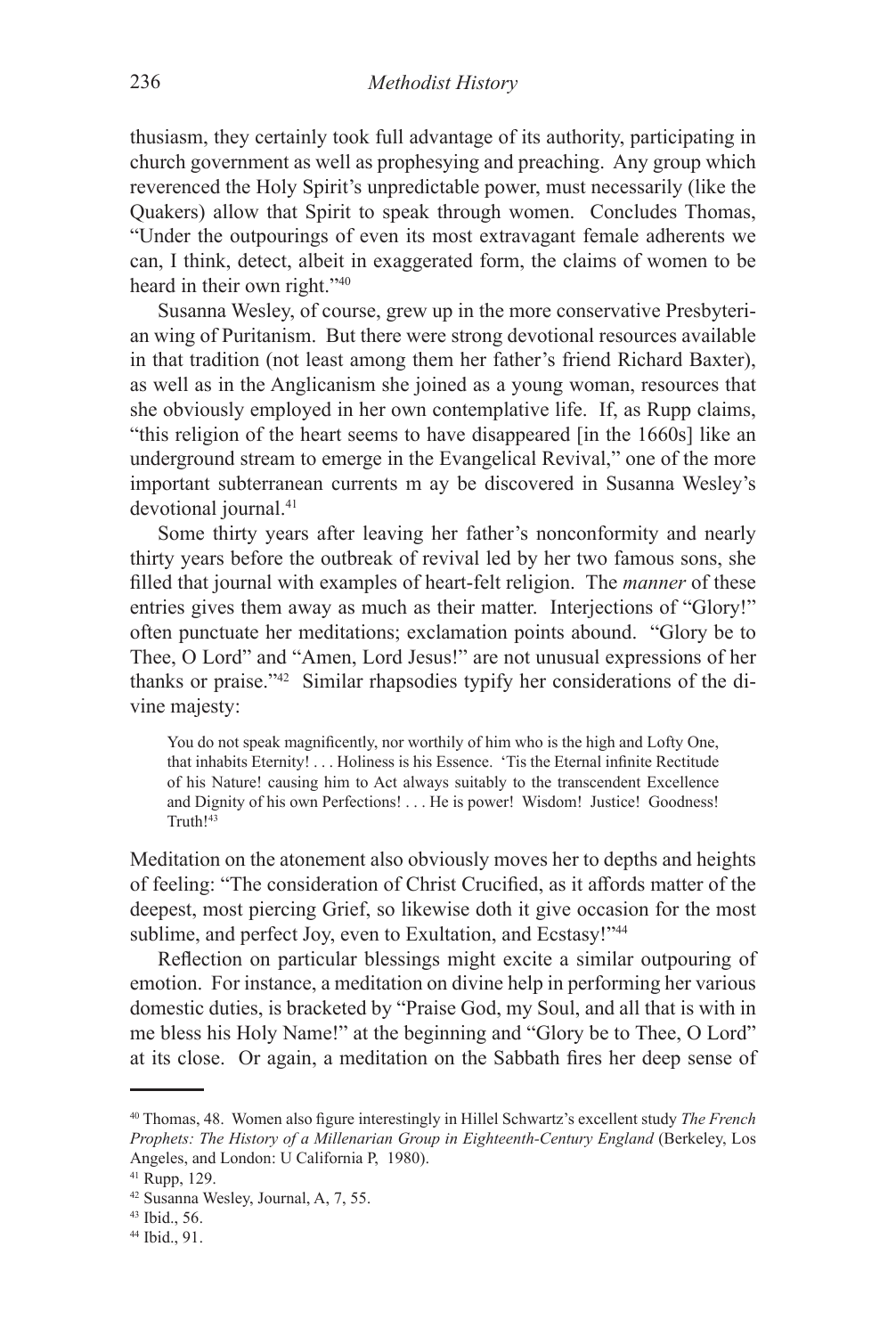gratitude:

Another Blessed Day! Lord, How could we support the Cares, and pains of Life were it not for the Refreshments of the dear and Holy Day! Glory be to thee, oh Eternal, ever Blessed Goodness, that has in this probationary State, afforded us such a vast invaluable Blessing as a Sabbath is!45

In like manner, the consideration of her own inadequacies in the face of God's greatness might also provoke the deeply felt sense of her status as creature: "Lord, I am Nothing! I have Nothing! I can do Nothing!"46 The tone of her journal thus often affords the reader with an almost classic example of religious experience: her perception of, and response to, a *mysterium*  that is both *tremendum* and *fascinans.*

If the style of m any entries evidences religious enthusiasm, so, too, does the content indicate her commitment to experience as an important component of her devotional life. In discussing the ups and downs of her contemplation, she relates how pleasing it is when, after an interruption of some sort, she feels the Spirit leading her back. "But how much more delightful is it," she continues, "to find a constant sense of God upon your Soul." To reinforce this point she hen draws on George Herbert, whose poetry is quite often quoted in the journal.

Not thankful when it pleaseth me As if thy Blessings had Spare Days, But such a heart whose Pulse may be Thy praise!<sup>47</sup>

This is the sort of steady religious temper she would aim for in her own life. Indeed, for all her reliance on Christian experience, she is aware of the potential harmful effects of too strenuous a period of meditation<sup>48</sup> and quotes Bishop Beveridge approvingly when he warns against those who are "unstable and Giddy in Religion itself."<sup>49</sup> Too much spiritual elation, she knew from experience as well as from Beveridge, might "degenerate into light and trivial mirth." Thus, "our sense of God's Goodness" is not quite right unless, in addition to delighting us, it also "unites the Soul more closely to him, . . . makes us more vigorous in his service, more serious in our Devotions . . . ."50

On the other hand, if "a man's tem per be cold and heavy, it is fit that he should particularly apply himself to the exciting [of] devout affections" since "constancy and firmness of mind doth seldom effect any matter, when it wants life and passion to put it into motion."51 She also recommends "a due sense of God upon the Heart" in more detached theological disquisitions.

<sup>45</sup> Ibid., 8 (reverse pagination).

<sup>46</sup> Ibid., 171

<sup>47</sup> Ibid., 59.

<sup>48</sup> Ibid., 54.

<sup>49</sup> Ibid., 121.

<sup>50</sup> Ibid., 84.

<sup>51</sup> Ibid., C, 120–121.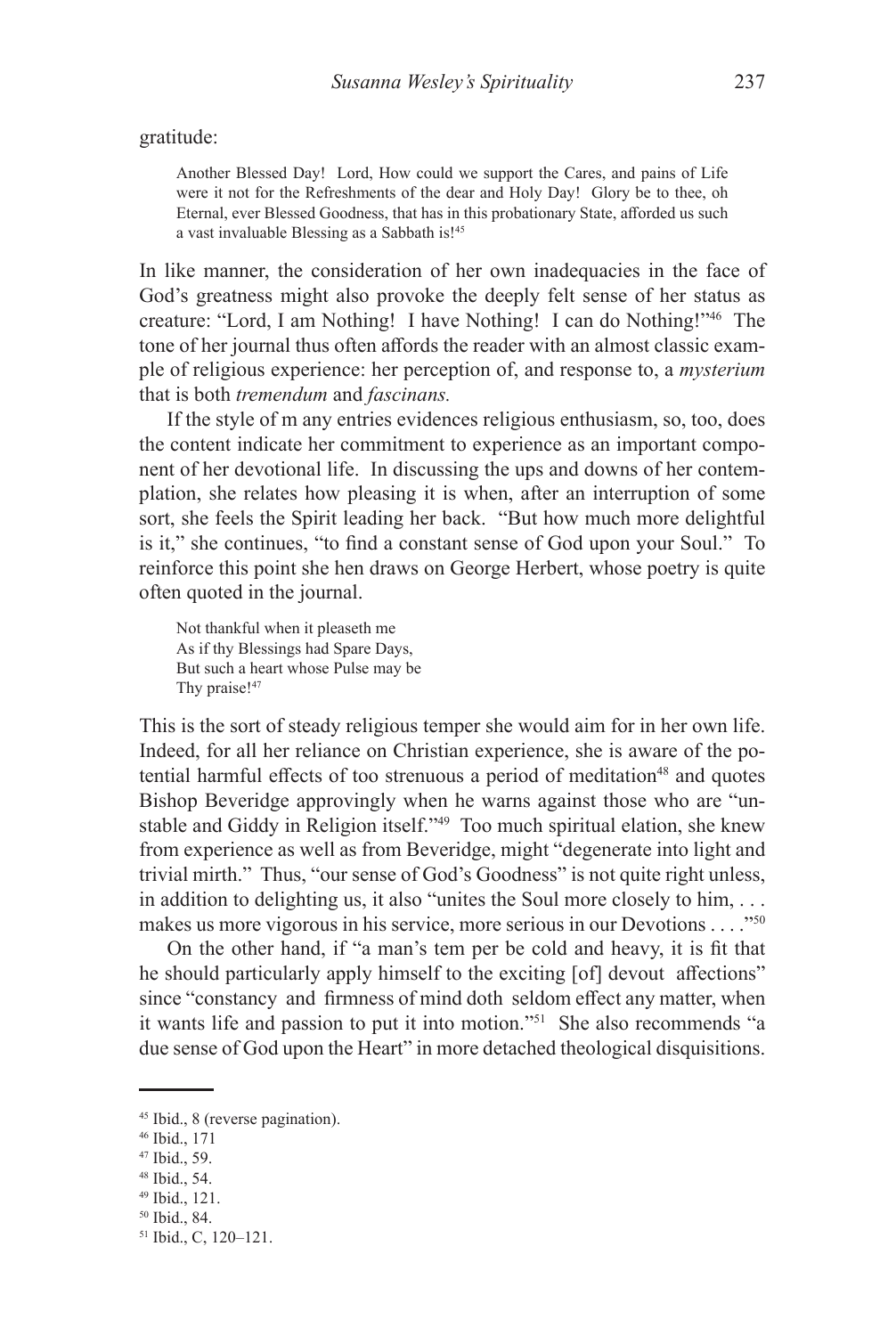This, more than any right notions about God's existence and excellence, is the necessary constituent of true godliness. "We may call it," she writes,

an Experimental Knowledge whereby a man hath the Sense of Experience of those perfections upon his own heart, which he knows and believes to be in God, whereby his Thoughts and Conceptions are so strangely enlarged, that he seems to apprehend him that is altogether incomprehensible, so that he is no longer able to endure himself, but is forced to cry out with Job . . . "By reason of God's Highness I cannot endure."52

She is even willing to argue that this "experimental" (as opposed to "speculative") knowledge of God's perfections is available to all people (historians of religion take note), even though "wicked men" will not always consciously entertain such thoughts. "We all," she says, "experience the Power, Wisdom, and Goodness, &c. of God daily . . . . "<sup>53</sup> The difference between the godly and the ungodly, therefore, does not consist in one's perception of God. A "due sense of God" involves also some sort of conversion, "the great work of regeneration . . . in the Soul," which leads to a restoration of the divine image, of righteousness, of holiness. Without denying the "vast dissimilitude" between creator and creature in this process, she nevertheless seems to be drawing on the great Platonic tradition of wester n mysticism.<sup>54</sup> "A Soul thus renewed and Sanctified" she writes,

. . . loves as God Loves, though not in the same measure, for indeed his Love has no measure (but it is immense and boundless as his Essence). Yet it loves for the same reason: it loves Good as Good, and, knowing that God is Supreme Absolute Goodness, it loves God above all created Good, and all other Good as it bears a resemblance and Relation to His Eternal Goodness, being, indeed, an Emanation from the Deity. It rejoyceth with a Joy unspeakable and full of Glory in the infinite perfection of His Essential Blessedness and Glory: and though it feels itself awed and sometimes almost overwhelmed with a sense of the perfect Rectitude and majesty of the Divine, yet 'tis exceedingly delighted with the Thoughts of God's being what he is!<sup>55</sup>

Sometimes, her experience of the divine is rather more explicit, giving her not only a sense of God's presence, but a particular direction for the resolution of an immediate problem. Wrestling on one occasion with "present distress" she is finally able to get some needed sleep. Then comes, as if in a dream, the words she needs to hear. "Towards morning," she writes, "several times suggested by God's good Spirit (I believe): 'Tis better to resign and leave the whole manage of all secular Affairs to God! and apply yourself vigorously in good earnest to the duties of Religion . . . ."56

Whether a particular answer to prayer or a more general sense of the divine presence, Susanna Wesley's religious experience represents a (perhaps *the*) key feature of her spirituality. All the speculative knowledge one has

<sup>52</sup> Ibid., A, 125.

<sup>53</sup> Ibid., 126.

<sup>54</sup> See Marlin Schmidt, *John Wesley: A Theological Biography*, trans. Norman Goldhawk (New York and Nashville: Abingdon, 1962), 1:47–58, esp. 53n5; Newton, 137–138.

<sup>55</sup> Susanna Wesley, Journal, A, 128.

<sup>56</sup> Ibid., 19 (reverse pagination).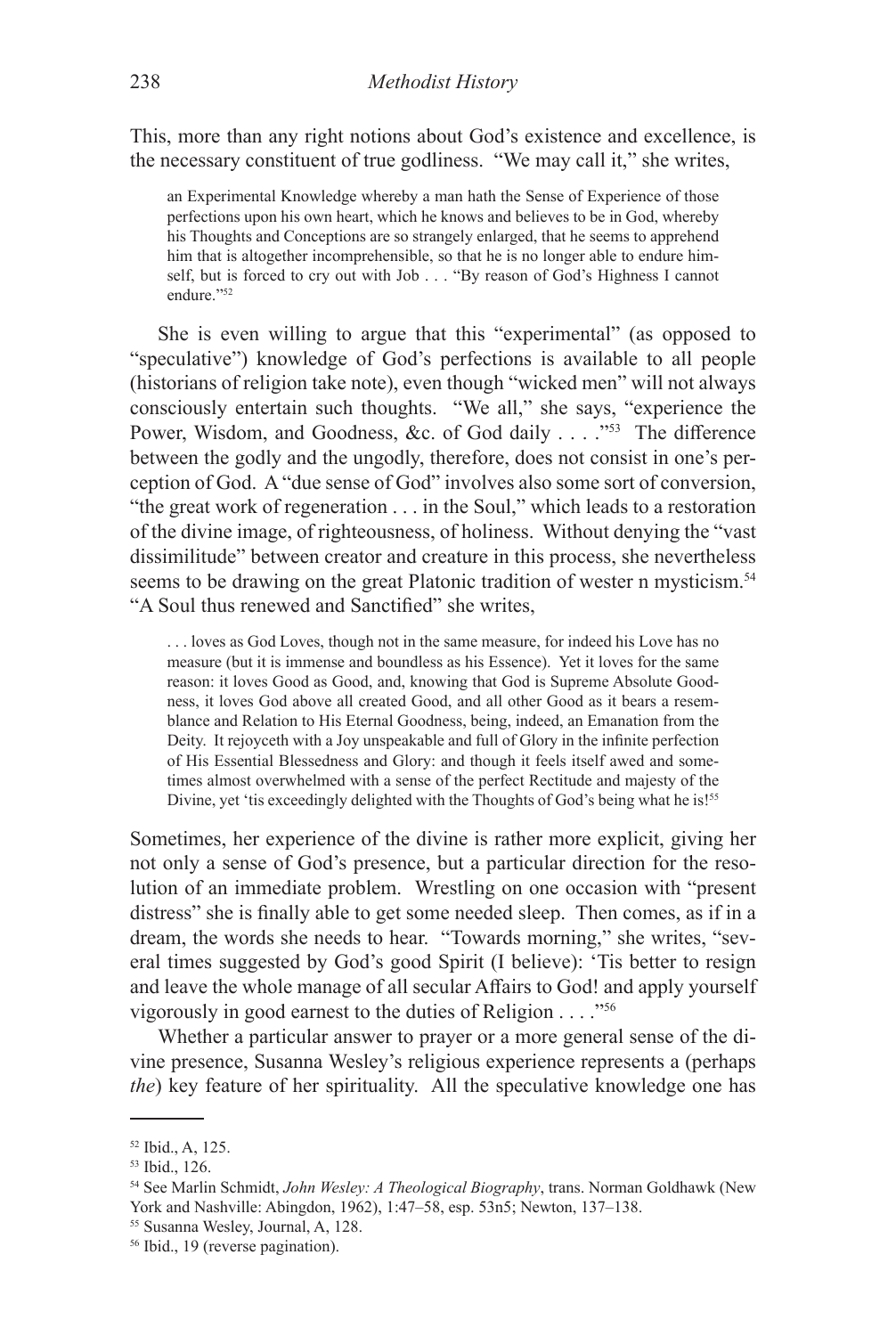### will be of no consequence

unless the Soul feel and acknowledge that she can find no repose, no peace, no Joy but in Loving and being beloved by [God], and does accordingly rest in him as the centre of her Being, the Fountain of her pleasures, the Origin of all Virtue and Goodness, her Light, her Life, her Strength, her All, everything she wants or wisheth in this World and forever, in a Word, her Lord, her God!

#### Addressing God, she concludes the meditation:

I do not despise or neglect the Light of Reason, not that Knowledge of you which by her conduct may be collected from this godly System of created Beings, but this Speculative Knowledge is not the Knowledge I want and wish for.<sup>57</sup>

Here is evidence of the most important component of Susanna Wesley's spirituality, *primus inter pares.* As central and as strong as her religious experience was, it can be seen as the necessary force which shaped her identity and motivated her behavior, reinforcing the related factors of conscience and reason. In her life, as in the lives of her Puritan foremothers and her female spiritual heirs in the Evangelical Revival, Monsignor Knox's observation seems to be vindicated: "the history of enthusiasm is largely a history of female emancipation."58

## **Conclusion**

In her anthology *Womanhood in Radical Protestantism, 1525–1675*, Joyce Irwin finds it helpful to distinguish between two main categories with in the Free Church tradition: the Anabaptist with its tendency to rely fundamentally on the word of scripture; and the Spiritualist, which founded its authority on the present promotings of the Holy Spirit. By and large she sees the latter sub-tradition allowing the most flexibility for women to expand their influence and take on new, non-traditional roles. Not that the Spiritualists (representing such groups as the radical Puritans which Thomas discusses) denigrated the role of scripture; but wherever the Spirit or the Inner Light could be used as guide and interpreter, a new forward-looking hermeneutic could be employed, even in the face of the Bible's traditional patriarchal assumptions.59

Neither Susanna Wesley's religious background ("mainline" Dissent) nor the tradition she converted to and lived with in as an adult (Anglicanism) seem to exhibit such a Spirit. To the extent to which this is true (to the extent that the institution had succeeded in "routinizing charisma") we should not expect to find any great evidence of female emancipation in either one. But if, as our investigation into her devotional life has indicated, there are residual elements of such a spiritual approach, then Susanna Wesley can be set in this wider context.

<sup>57</sup> Ibid., B, 8.

<sup>58</sup> Ronald A. Knox, *Enthusiasm: A Chapter in the History of Religion with Special Reference to the Seventeenth and Eighteenth Centuries* (New York: Oxford UP, 1950), 20.

<sup>59</sup> Joyce L. Irwin, ed., *Womanhood in Radical Protestantism: 1525–1675* (New York and Toronto: Edwin Mellon, 1979), xvi, xxvii–xxx.